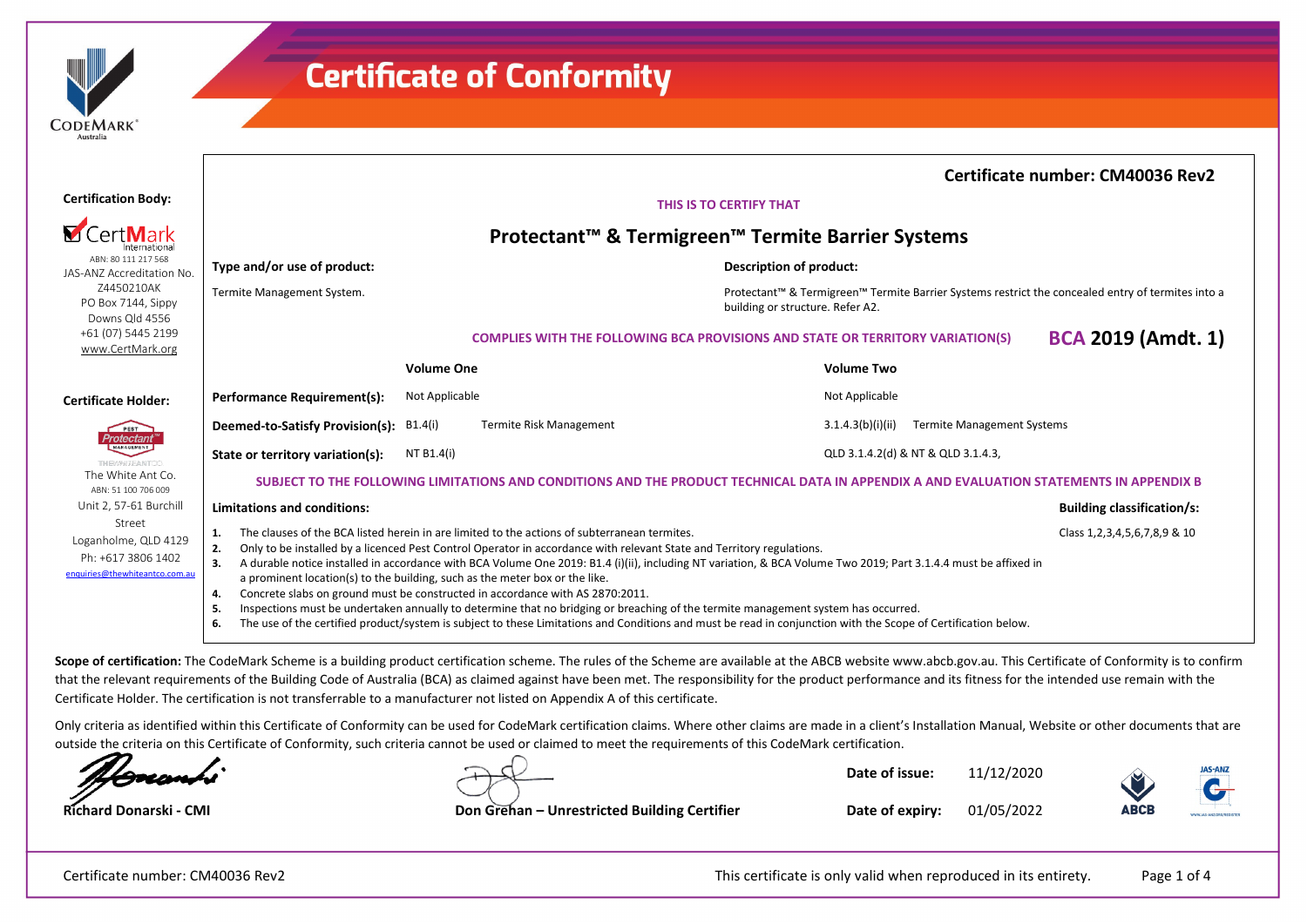

The NCC defines a Performance Solution as one that complies with the Performance Requirements by means other than a Deemed-to-Satisfy Solution. A Building Solution that relies on a CodeMark Certificate of Conformity that certifies a product against the Performance Requirements cannot be considered as Deemed-to-Satisfy Solution.

This Certificate of Conformity may only relate to a part of a Performance Solution. In these circumstances other evidence of suitability is needed to demonstrate that the relevant Performance Requirements have been met. The relevant provisions of the Governing Requirements in Part A of the NCC will also need to be satisfied.

This Certificate of Conformity is issued based on the evidence of compliance as detailed herein. Any deviation from the specifications contained in this Certificate of Conformity is outside of this document's scope and the installation of the certified product will not be covered by this Certificate of Conformity. This may result in the product being classified as a non-conforming building product.

**Disclaimer:** The Scheme Owner, Scheme Administrator and Scheme Accreditation Body do not make any representations, warranties or guarantees, and accept no legal liability whatsoever arising from or connected to, the accuracy, reliability, currency or completeness of any material contained within this certificate; and the Scheme Owner, Scheme Administrator and Scheme Accreditation Body disclaim to the extent permitted by law, all liability (including negligence) for claims of losses, expenses, damages and costs arising as a result of the use of the product(s) referred to in this certificate.

When using the CodeMark logo in relation to or on the product/system, the Certificate Holder makes a declaration of compliance with the Scope of Certification and confirms that the product is identical to the product certified herein. In issuing this Certificate of Conformity, CertMark International has relied on the experience and expertise of external bodies (laboratories and technical experts).

Nothing in this document should be construed as a warranty or guarantee by CMI, and the only applicable warranties will be those provided by the Certificate Holder.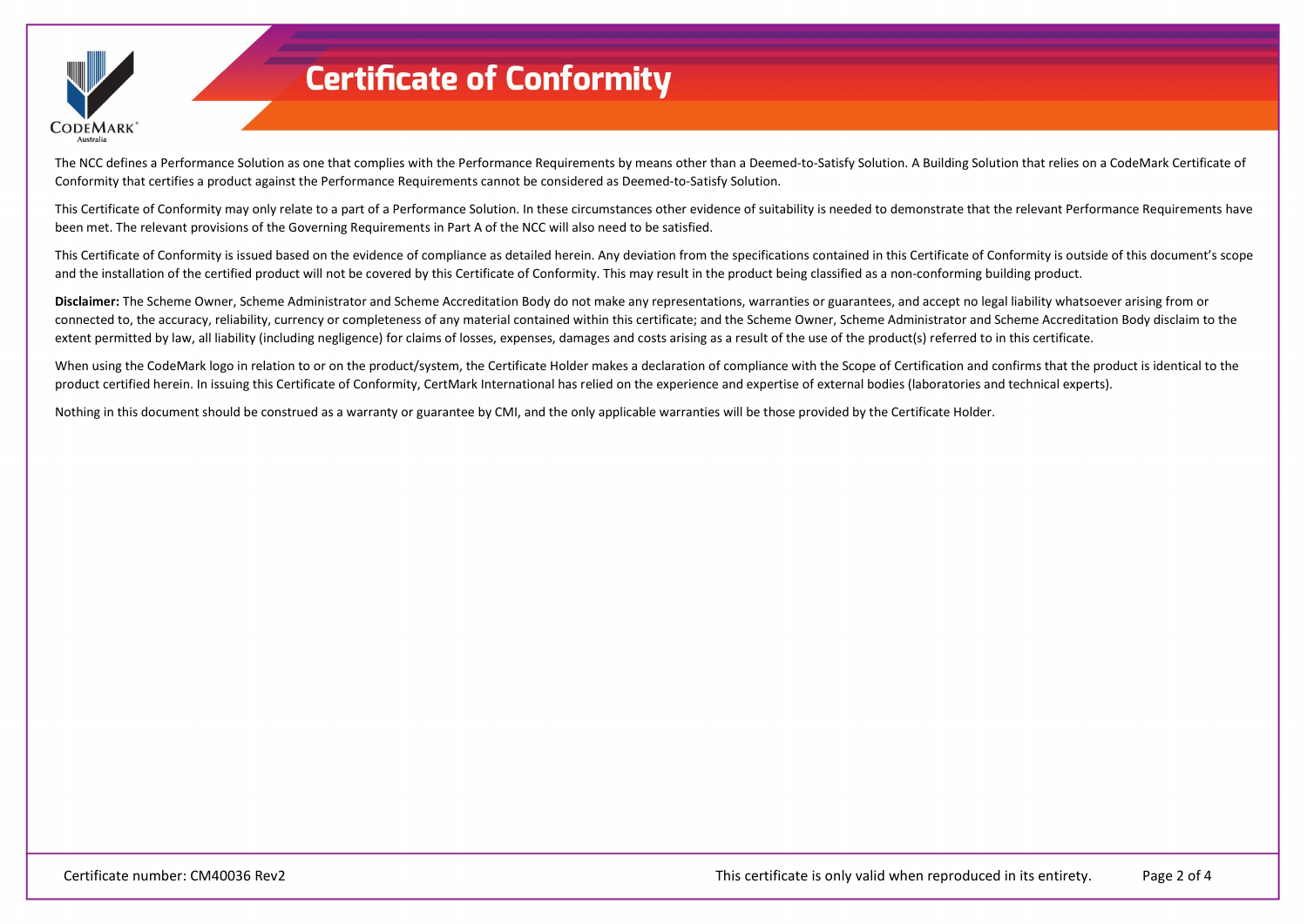

## **APPENDIX A – PRODUCT TECHNICAL DATA**

#### **A1 Type and intended use of product**

As per page 1.

## **A2 Description of product**

The Protectant™ & Termigreen™ Termite Barrier Systems are a polymer based fabric impregnated with Bifenthrin Termiticide and/or PVC/Stainless Steel Barriers which are sealed with a termiticide adhesive.

The Protectant™ Termite Barrier Systems consists of:

- Protectant™ Termite Barrier A red polymer based geo textile fabric impregnated with 5.2g/kg Bifenthrin.
- Protectant™ Wall Sheeting A polymer based fabric impregnated with 5.2g/kg Bifenthrin.
- Protectant™ Strip Sheeting A polymer based fabric impregnated with 5.2g/kg Bifenthrin.
- ADSOL Adhesive Paint on sealant. Does not contain Bifenthrin.
- ADULETH Termiticide Adhesive Flexible sealant containing 8.8g/L Bifenthrin.
- PVC Flanges Un-plasticized PVC Collars with a Shore-D hardness of ≥80.
- Stainless Steel Flanges 316 Grade.

The Termigreen™ Termite Barrier System consists of:

- Termigreen™ Termite Barrier A green polymer based geo textile fabric impregnated with 5.2g/kg Bifenthrin.
- Protectant™ Wall Sheeting A polymer based fabric impregnated with 5.2g/kg Bifenthrin.
- Protectant™ Strip Sheeting A polymer based fabric impregnated with 5.2g/kg Bifenthrin.
- ADSOL Adhesive Paint on sealant. Does not contain Bifenthrin.
- ADULETH Termiticide Adhesive Flexible sealant containing 8.8g/L Bifenthrin.
- PVC Flanges Un-plasticized PVC Collars with a Shore-D hardness of ≥80.
- Stainless Steel Flanges 316 Grade.

### **A3 Product specification**

Active Constituent: 5.2g/kg Bifenthrin - Group 3A Insecticide.

### **A4 Manufacturer and manufacturing plant(s)**

The White Ant Co. Unit 2 57-61 Burchill Street, Loganholme, QLD 4129.